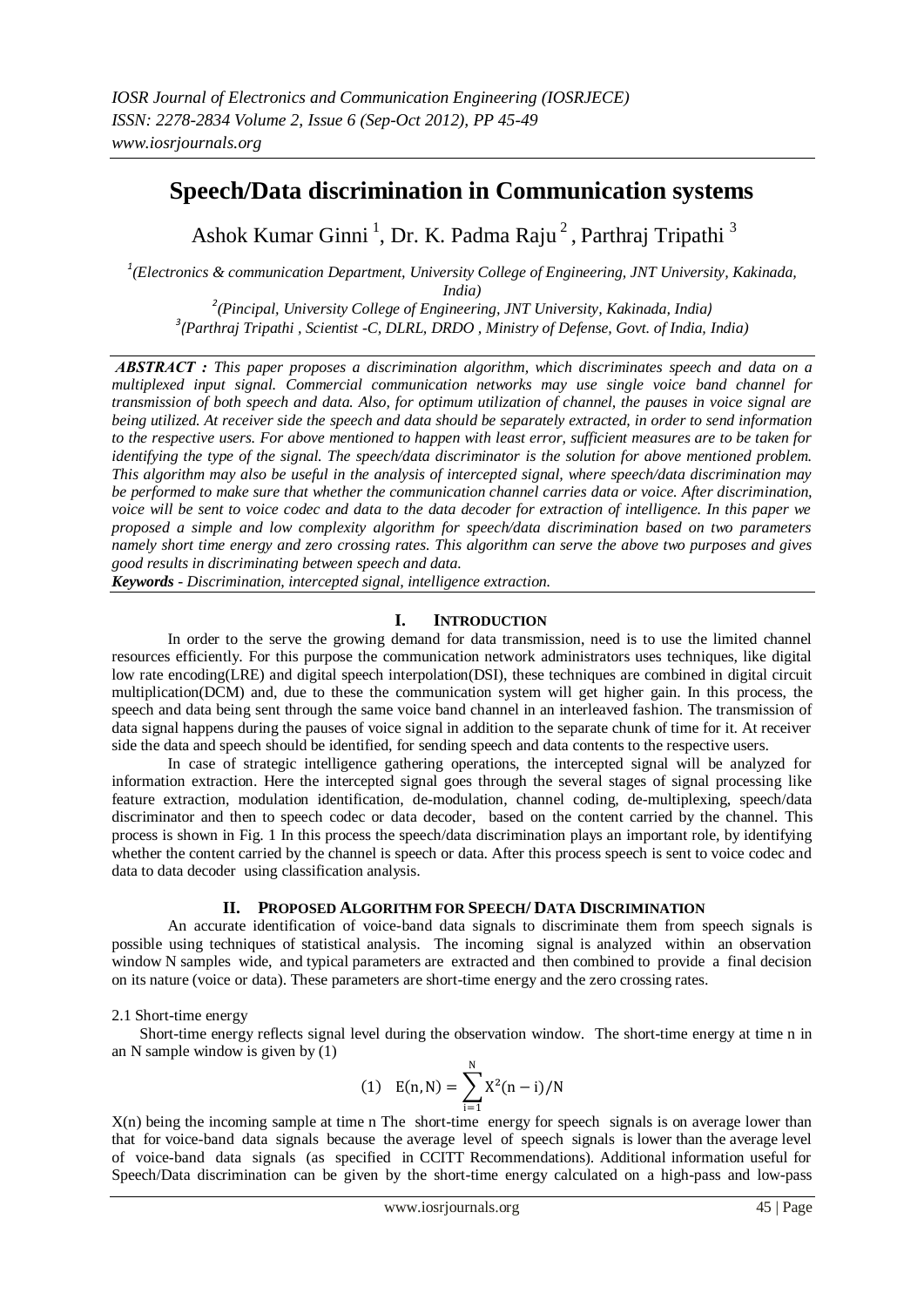filtered signal. A speech signal has most of its energy concentrated at frequencies below 900 Hz, while voice-band data signals have a spectrum spread over 900 Hz . Let Fl(n) be the output sample of a low-pass filter and  $F(2(n))$  the output sample of a high-pass filter at time n,  $X(n)$  being the input sample. The corresponding short-time energies at time n during an N sample observation window are  $EFI(n, N)$  and  $EF2(n, N)$ N).



Fig. 1.Signal Interception analysis System Model

Setting the filter cut-off frequencies close to 900Hz, i.e. the low pass filter pass band is 0to 900 Hz and high pass filter pass band is 900 to 4000 Hz with ripple pass band is 1db and the minimal stop band attenuation is 20 db. Now we can tell simply that weather the input observation window is speech or data based on the below conditions.

If EF2  $(n, N) \geq E$ F1  $(n, N)$ 

 $X(n)$ ,  $X(n-1)$ ...  $X(n-N+1)$  are speech samples

If EF1  $(n, N) \ge EF2 (n, N)$ 

 $X(n)$ ,  $X(n-1)$ ...  $X(n-N+1)$  are data samples

The short time energy of voice-band data signals is roughly constant being formed by sinusoids of the same amplitude.

#### 2.2 Zero crossing rates

Zero crossing rate measurement allows us to obtain spectral information on a signal. The zero crossing count at time n is the number of sign changes in an N Sample observation window. This count can be defined as:

(3) 
$$
ZOX(n, N) \sum_{i=1}^{N} |sign[X(n - N + i) - (sign(X(n - N + i - 1))|
$$

Where the sign function is defined as:

(4) Sign (a) = 0 if a<0, 1 otherwise.



Fig. 2.S/D Discriminator Block Diagram

ZOX (n, N) ranges from 0 to N and roughly reflects the dominant frequency in the signal. The number of extrema of the signal at time n in the same window  $ZIX(n, N)$ , can be represented by the zero crossing count of the difference signal  $Y(n)=X(n)-X(n-1)$ . ZIX(n, N) roughly reflects the high frequency component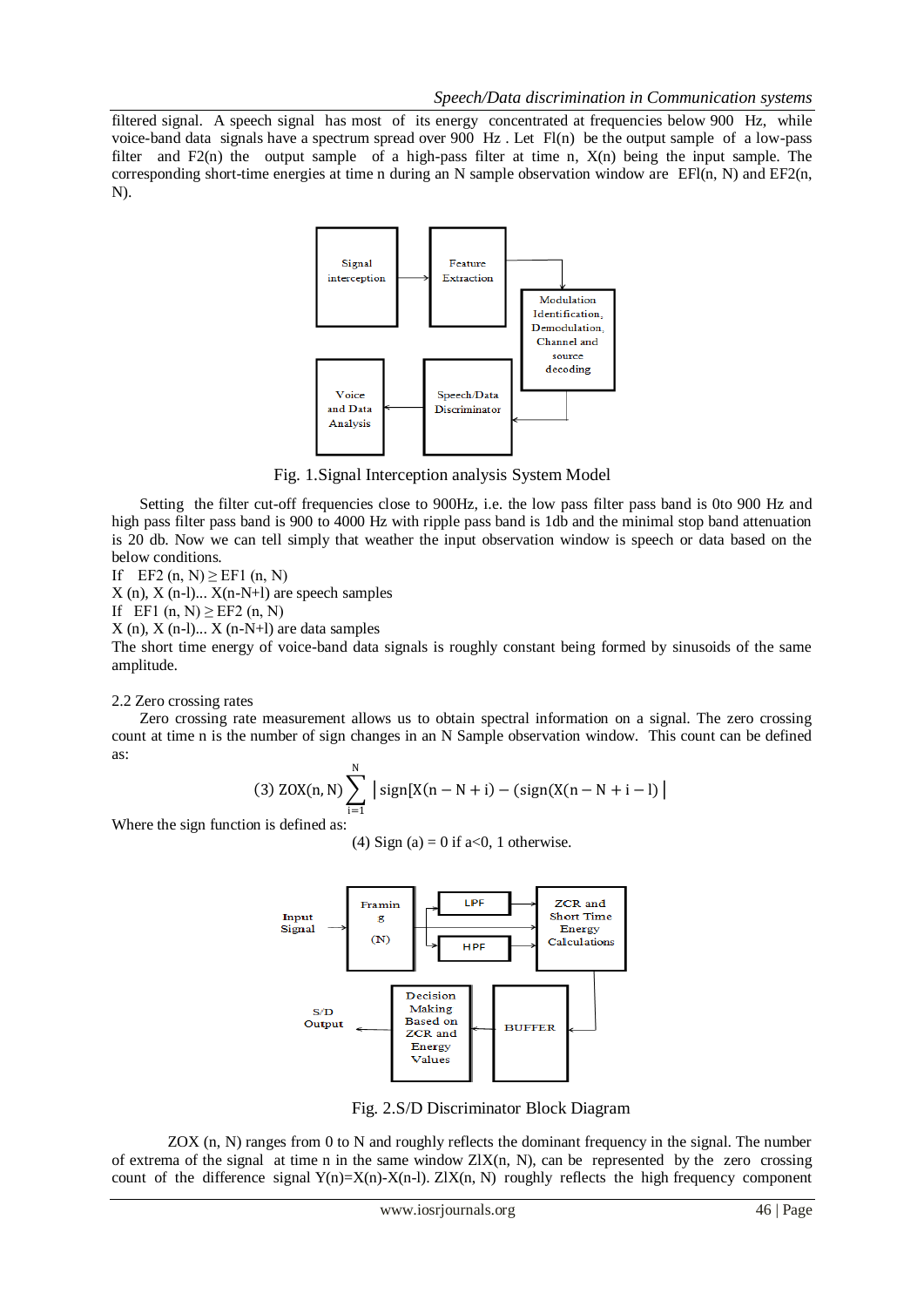of the signal, being the difference signal equivalent to the output of a high-pass filter which amplifies the high frequency components of the signal. Both parameters  $ZOX(n, N)$  and  $ZIX(n, N)$ are insensitive to the signal amplitude and as a consequence the results obtained from their analysis remain valid for the whole amplitude range the plane (ZOX, ZlX), N being fixed, the region of the points of voice-band data signals is essentially separated from the region of speech signal points, because the spectral characteristics of voice and data signals differ from each other. An example of this is shown in Fig. 3, which shows a scatter diagram of ZOX and Z1X for speech and a 8000 bit/s modem signal, with N=320.Speech occupies a crescent shape around the modem region. This is due to the fact that this type of modem uses the full voice bandwidth.



Fig. 3. Scatter diagram of ZOX (zcr of input signal), Z1X (zcr of difference signal) for speech fax signals with 320 sample observation windows. Region A with high values of ZOX is characteristic of unvoiced sounds. Region C with low ZOX and high ZIX is characteristic of closed vowels such as " I " with a considerable gap between first and second format frequencies. Region B is characteristic of open vowels. The modem signal occupies the region D.

## 2.3 discriminator performance

If in the N sample observation window only one type of signal (speech or voice band data) is present, a greater value for N reduces the probability of false detection of data as speech or speech as data. In fact, with a wider window, the short time energy reflects the average signal level much better and the region of voice banddata signals can be better distinguished from the regions of speech signals in the scatter diagrams. On the other hand, during a transition from speech to data or vice versa, both signals are present in the observation window for 125\*(N-1) is (125 ps is the sample rate). During this time the S/D discriminator output is unpredictable. Thus the greater N is the longer the maximum transition time is. Other factors that limit the value of N are relevant to the processor used to implement the S/D discriminator algorithm in terms of memory size and processor speed.

#### 2.4 Voice-band data transmission in DCM equipment

The presence of a certain number of voice-band data signals on incoming channels affects DSI gain because continuous data signals cannot be interpolated (voice-band data signals have a 100% activity). In the presence of data Signals causes an obvious reduction of the achievable DSI gain for speech channels. A control of voice band channels is then necessary to avoid the reduction of the DSI gain for interpolated speech channels. The data channels should be detected and routed through digital non-interpolated (DNI) channels within the DSI or through alternative routes. The reserved data channels can be pre-allocated or dynamically assigned in function of speech traffic. Speech and voice-band data signals have quite different characteristics (in terms of level, frequency, time correlation), thus a low rate speech encoder (i.e. an ADPCM) customized for speech signal is not suitable for voice-band data signals. In fact any low rate encoding technique makes maximum use of the correlation properties of speech signals to reduce the required bitrates, while data signals are not so correlated.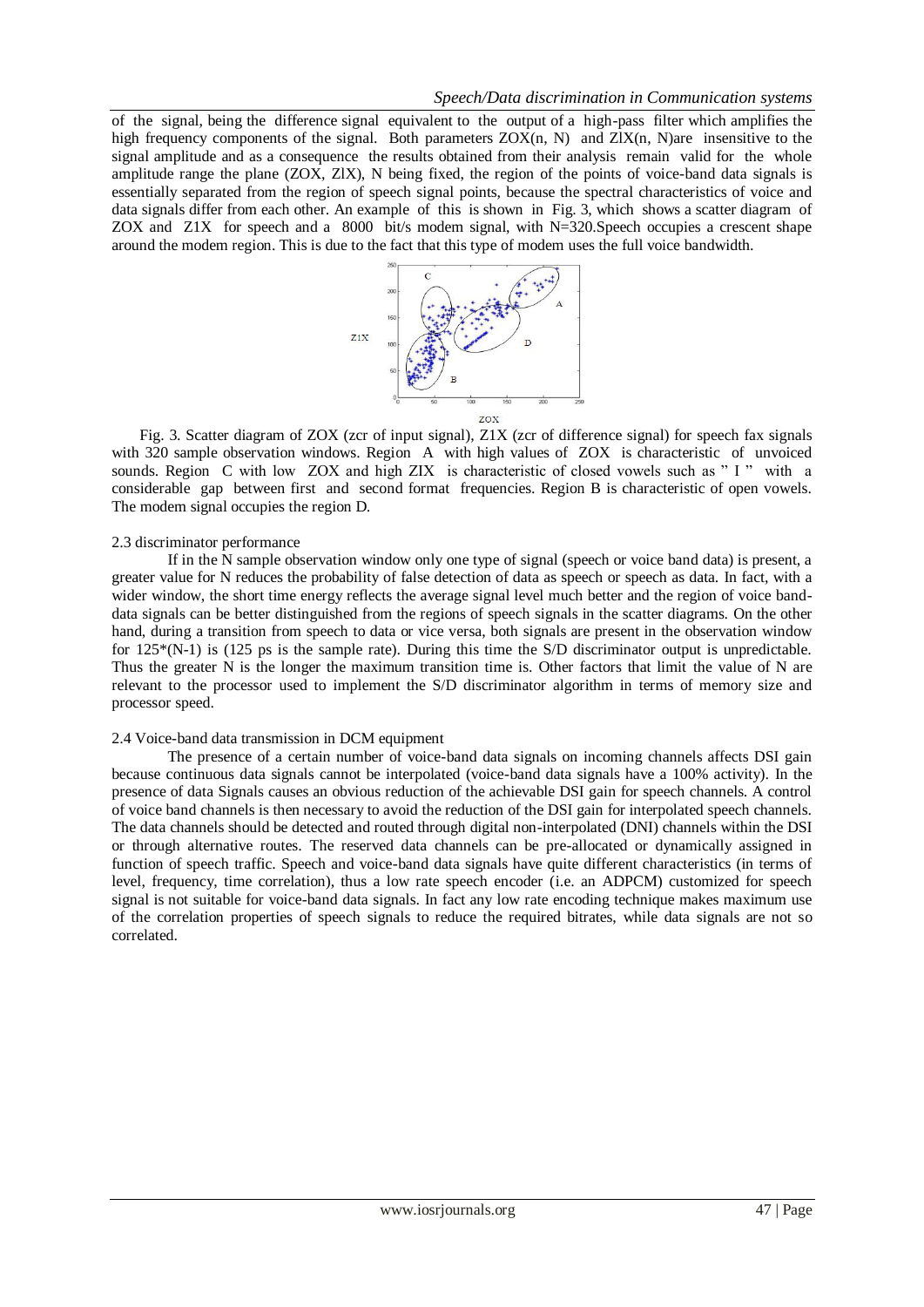

Fig. 4.Flow chart of discrimination algorithm

A good analysis of the characteristics of voice-band data signals (speech and data) as well as the effects of the encoding of voice band signals can be obtained. The 32 Kbit/s ADPCM algorithm specified in the CCITT Rec. G.721 is a compromise to meet the requirements for speech and voice-band data signals, with the following exceptions: inability of transmitting high-speed voice-band data (24800 bit/s) in satisfactory performances of CCITT V.23 1200 bit/s FSK modem data transmission in a full-duplex mode overflow oscillations in the decoder when particular code words are continuously received (i.e. all "zero's). The problem of voice-band data transmission through DCM equipment has several solutions C61. Transparent transmission through a clear channel is a possible solution. The voice and data channel should be detected by an S/D discriminator and routed through a non-interpolated channel as per the above protocol.

Our Mat lab simulation results shown in Fig. 5 and Fig. 6. In Fig. 5 we have taken a cascaded data and speech signal our input signal contains Data, speech, un-voice and silence our proposed algorithm is succeeded in discriminating among data ,speech unvoice and silence. And in Fig. 6 we taken an interpolated fashioned speech and data signal here we interpolated speech and data only. So the is no presence of unvoice or silence. Here the decision making procedure in discriminating between speech and data is well explained in above flow chart shown in Fig. 4.





Fig. 5. Final decision on a typical composite signal. (a) Original multiplexed signal (speech and modem). (b) High pass filtered multiplexed signal (c) Low pass filtered multiplexed signal (d) discrimination output, here output level 1 represent data,0.5 represents speech and 0 is un-voice or silence.